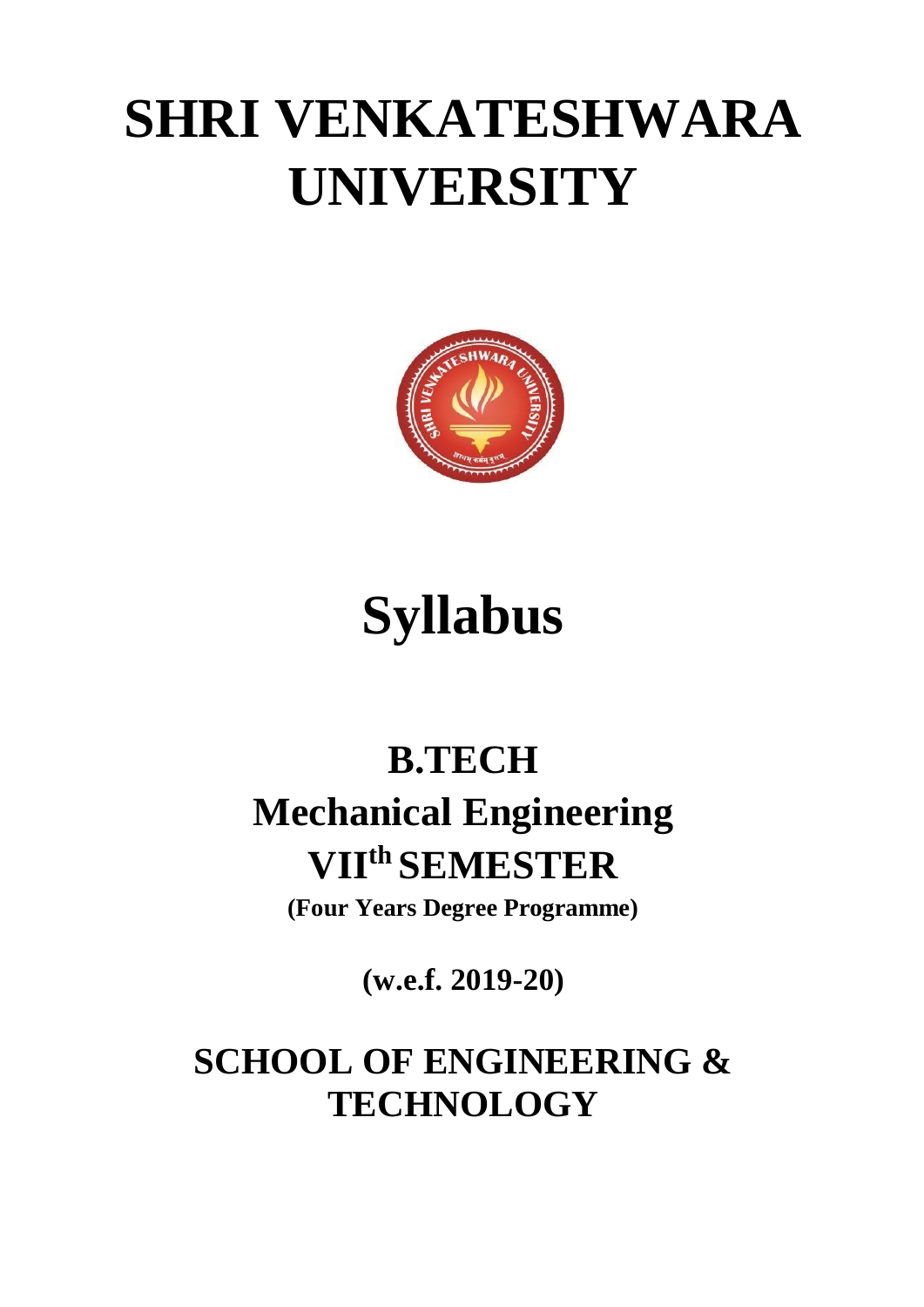|                             | <b>Mechanical Engineering</b>  |                                                         |                |                |                                                 |           |           |       |                 |    |       |        |                |
|-----------------------------|--------------------------------|---------------------------------------------------------|----------------|----------------|-------------------------------------------------|-----------|-----------|-------|-----------------|----|-------|--------|----------------|
| Sl.                         | Subject<br>Codes               | Subject                                                 | Periods        |                | <b>SEMESTER-VII</b><br><b>Evaluation Scheme</b> |           |           |       | End<br>Semester |    | Total | Credit |                |
| N <sub>o</sub><br>$\bullet$ |                                |                                                         | L              | $\mathbf T$    | ${\bf P}$                                       | <b>CT</b> | <b>TA</b> | Total | <b>PS</b>       | TE | PE    |        |                |
| $\mathbf{1}$                | <b>SME-701</b>                 | Automation in<br>Manufacturing                          | $\overline{3}$ | $\overline{0}$ | $\overline{0}$                                  | 20        | 10        | 30    |                 | 70 |       | 100    | 3              |
| 3                           | <b>SME-702</b>                 | Refrigeration and<br>Air Conditioning                   | $\overline{3}$ | $\overline{0}$ | $\mathbf{0}$                                    | 20        | 10        | 30    |                 | 70 |       | 100    | 3              |
| 4                           | <b>SME-703</b>                 | <b>Power Plant</b><br>Engineering                       | $\overline{3}$ | $\mathbf{1}$   | $\overline{0}$                                  | 20        | 10        | 30    |                 | 70 |       | 100    | $\overline{4}$ |
| 5                           | <b>SOE-071</b>                 | Introduction to<br>Industrial<br>Management             | 3              | $\overline{0}$ | $\Omega$                                        | 20        | 10        | 30    |                 | 70 |       | 100    | 3              |
| 6                           | <b>SME-711</b>                 | Mechanical<br>Engineering<br>Lab III<br>(Manufacturing) | $\overline{0}$ | $\overline{0}$ | $\overline{4}$                                  |           |           |       | 25              |    | 25    | 50     | $\overline{2}$ |
| 7                           | <b>SME-712</b>                 | Project-III                                             | $\overline{0}$ | $\overline{0}$ | 6                                               |           |           |       | 50              |    | 50    | 100    | $\overline{4}$ |
| 8                           | <b>SME - 777</b>               | Summer<br>Internship                                    |                |                |                                                 |           |           |       | 100             |    |       | 100    | 3              |
|                             |                                | Total                                                   |                |                |                                                 |           |           |       |                 |    |       | 650    | 22             |
|                             | Summer Internship after IV sem |                                                         |                |                |                                                 |           |           |       |                 |    |       |        |                |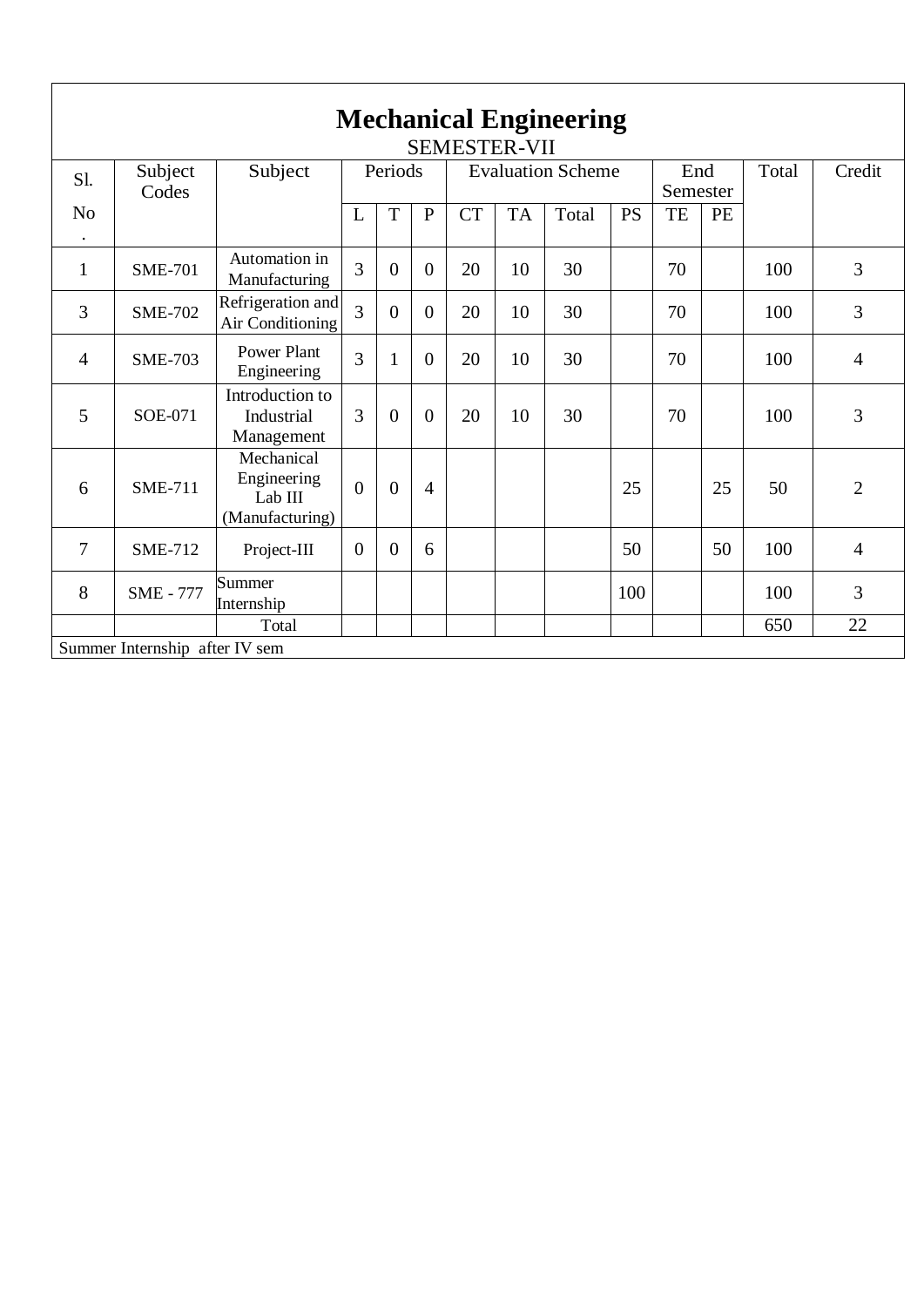| Course Code       | <b>SME-701</b>                     |
|-------------------|------------------------------------|
| Course Title      | <b>Automation in Manufacturing</b> |
| Number of Credits | 3(3L:0T:0P)                        |

1. To understand the importance of automation in the of field machine tool based manufacturing

2. To get the knowledge of various elements of manufacturing automation – CAD/CAM, sensors, pneumatics, hydraulics and CNC

3. To understand the basics of product design and the role of manufacturing automation

#### **Course Contents:**

Introduction: Why automation, Current trends, CAD, CAM, CIM; Rigid automation: Part handling, Machine tools. Flexible automation: Computer control of Machine Tools and Machining Centers, NC and NC part programming, CNC-Adaptive Control, Automated Material handling. Assembly, Flexible fixturing.

Computer Aided Design: Fundamentals of CAD - Hardware in CAD-Computer Graphics Software and Data Base, Geometric modeling for downstream applications and analysis methods; Computer Aided Manufacturing: CNC technology, PLC, Micro-controllers, CNC-Adaptive Control

Low cost automation: Mechanical & Electro mechanical Systems, Pneumatics and Hydraulics, Illustrative Examples and case studies

Introduction to Modeling and Simulation: Product design, process route modeling, Optimization techniques, Case studies & industrial applications.

#### **Course Outcomes:**

Upon completion of this course, the students will get a comprehensive picture of computer based automation of manufacturing operations

#### **Text Books:**

(i)Mikell P. Groover, Automation, Production Systems, and Computer-integrated Manufacturing, prentice Hall

(ii) SeropeKalpakjian and Steven R. Schmid, Manufacturing – Engineering and Technology, 7th edition,Pearson

(iii) YoramKoren, Computer control of manufacturing system, 1st edition

(iv) Ibrahim Zeid , CAD/CAM : Theory & Practice, 2nd edition.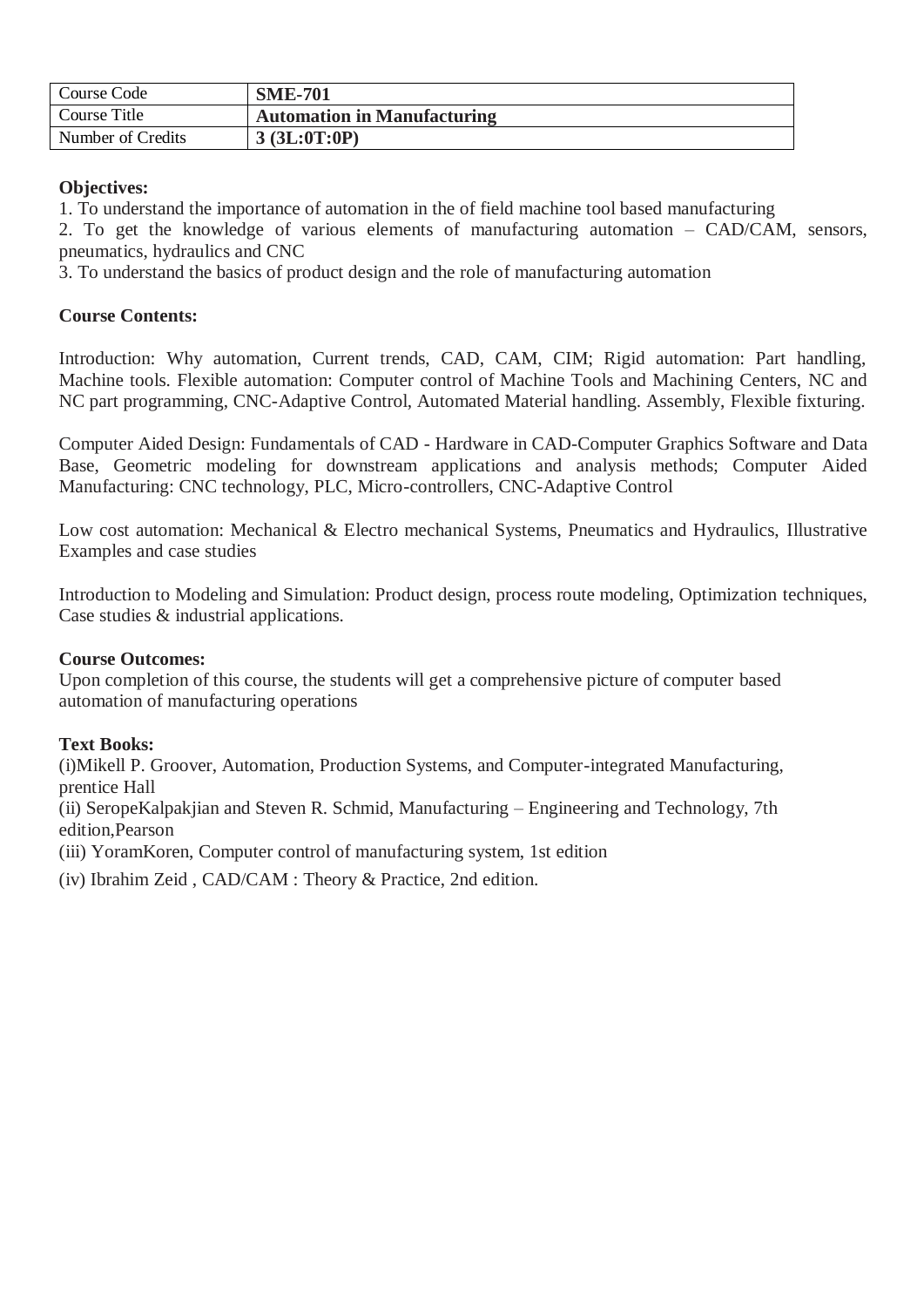| Course Code       | <b>SME-702</b>                            |
|-------------------|-------------------------------------------|
| Course Title      | <b>Refrigeration and Air Conditioning</b> |
| Number of Credits | 3 (3L:0T:0P)                              |

1. To familiarize with the terminology associated with refrigeration systems and air conditioning 2. To understand basic refrigeration processes

3. To understand the basics of psychrometry and practice of applied psychrometrics

4. To acquire the skills required to model, analyse and design different refrigeration as well as air conditioning processes and components

#### **Course Content:**

Classification of refrigeration systems

Advanced vapour compression cycles, Refrigerants and their mixtures: properties and characteristics -Ozone depletion and global warming issues-System components: Compressors, Condensers, Expansion devices and Evaporators-Performance matching of components of refrigeration systems

Advanced sorption refrigeration systems and their components.

Review of Psychrometry and Air-conditioning processes-Comfort air conditioning and Cooling load calculations - Applications of AC systems - Concept of enthalpy potential - Air washers, Cooling towers, Evaporative condensers, Cooling and dehumidifying coils.

#### **Course Outcomes:**

A student who has done the course will have a good understanding of the working principles of refrigeration and air-conditioning systems.

#### **Text Books:**

1. Gosney, W.B, Principles of Refrigeration, Cambridge University Press, 1982.

2. Stoecker, W.F. and Jones, J.W., Refrigeration and Air conditioning, Tata McGraw Hill, 1986.

3. Arora, C.P., Refrigeration and Air conditioning, Tata McGraw Hill, 2nd Edition, 2000.

4. Kuehn, T.H., Ramsey, J.W. and Threlkeld, J.L., Thermal Environmental Engineering, 3rd Edition, Prentice Hall, 1998.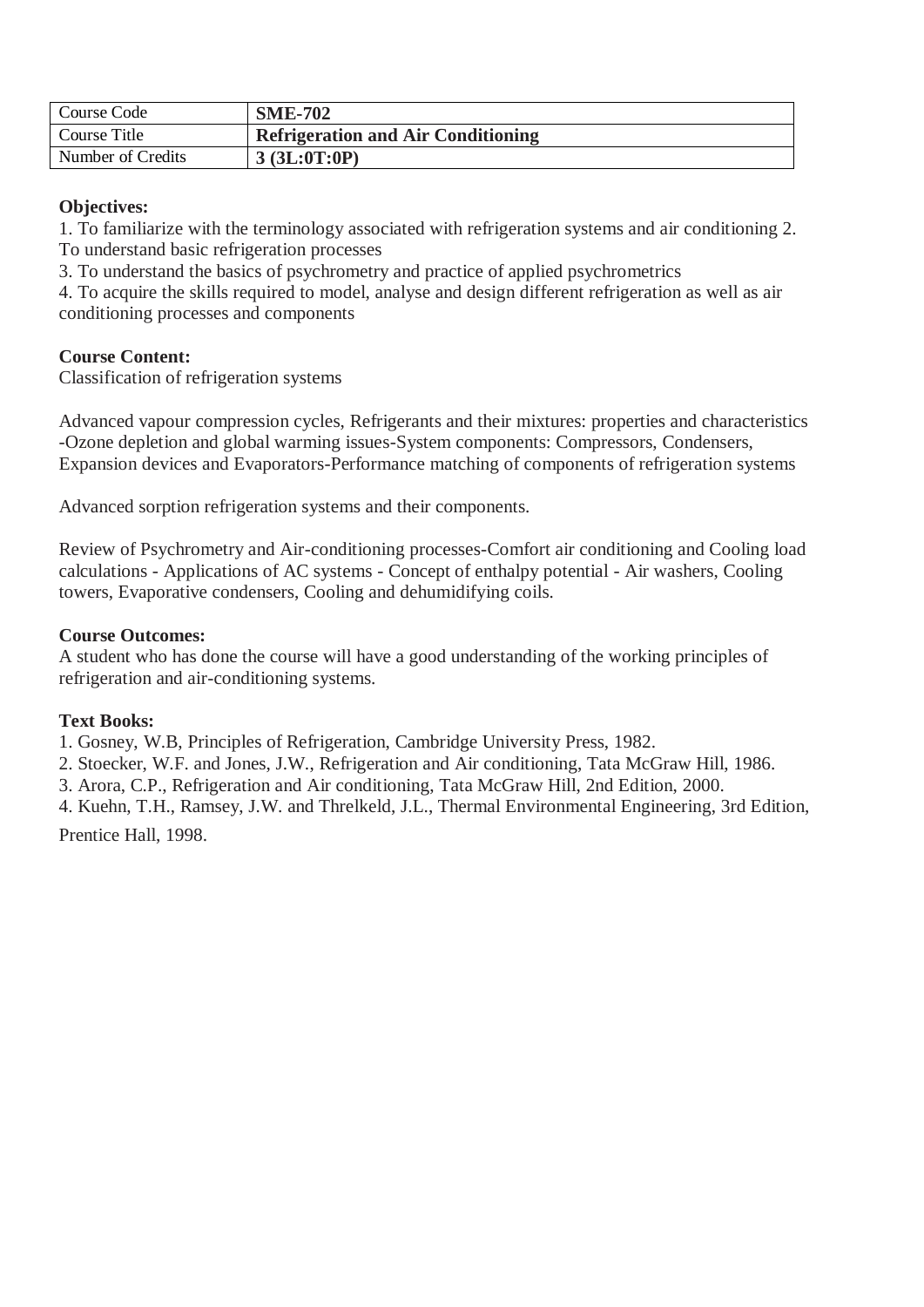| Course Code       | <b>SME-703</b>                 |
|-------------------|--------------------------------|
| Course Title      | <b>Power Plant Engineering</b> |
| Number of Credits | 4 (3L:1T:0P)                   |

To provide an overview of power plants and the associated energy conversion issues

#### **Contents:**

Coal based thermal power plants, basic Rankine cycle and its modifications, layout of modern coal power plant, super critical boilers, FBC boilers, turbines, condensers, steam andheating rates, subsystems of thermal power plants, fuel and ash handling, draught system, feed water treatment, binary cycles and cogeneration systems

Gas turbine and combined cycle power plants, Brayton cycle analysis and optimization, components of gas turbine power plants, combined cycle power plants, Integrated Gasifier based Combined Cycle (IGCC) systems.

Basics of nuclear energy conversion, Layout and subsystems of nuclear power plants, Boiling Water Reactor (BWR), Pressurized Water Reactor (PWR), CANDU Reactor, Pressurized Heavy Water Reactor (PHWR), Fast Breeder Reactors (FBR), gas cooled and liquid metal cooled reactors, safety measures for nuclear power plants.

Hydroelectric power plants, classification, typical layout and components, principles of wind, tidal, solar PV and solar thermal, geothermal, biogas and fuel cell power systems Energy, economic and environmental issues, power tariffs, load distribution parameters, load curve, capital and operating cost of different power plants, pollution control technologies including waste disposal options for coal and nuclear plants.

#### **Course Outcomes:**

Upon completion of the course, the students can understand the principles of operation for different power plants and their economics.

#### **Text Books:**

1. Nag P.K., Power Plant Engineering, 3rd ed., Tata McGraw Hill, 2008.

2. El Wakil M.M., Power Plant Technology, Tata McGraw Hill, 2010.

3. Elliot T.C., Chen K and Swanekamp R.C., Power Plant Engineering, 2nd ed., McGraw Hill, 1998.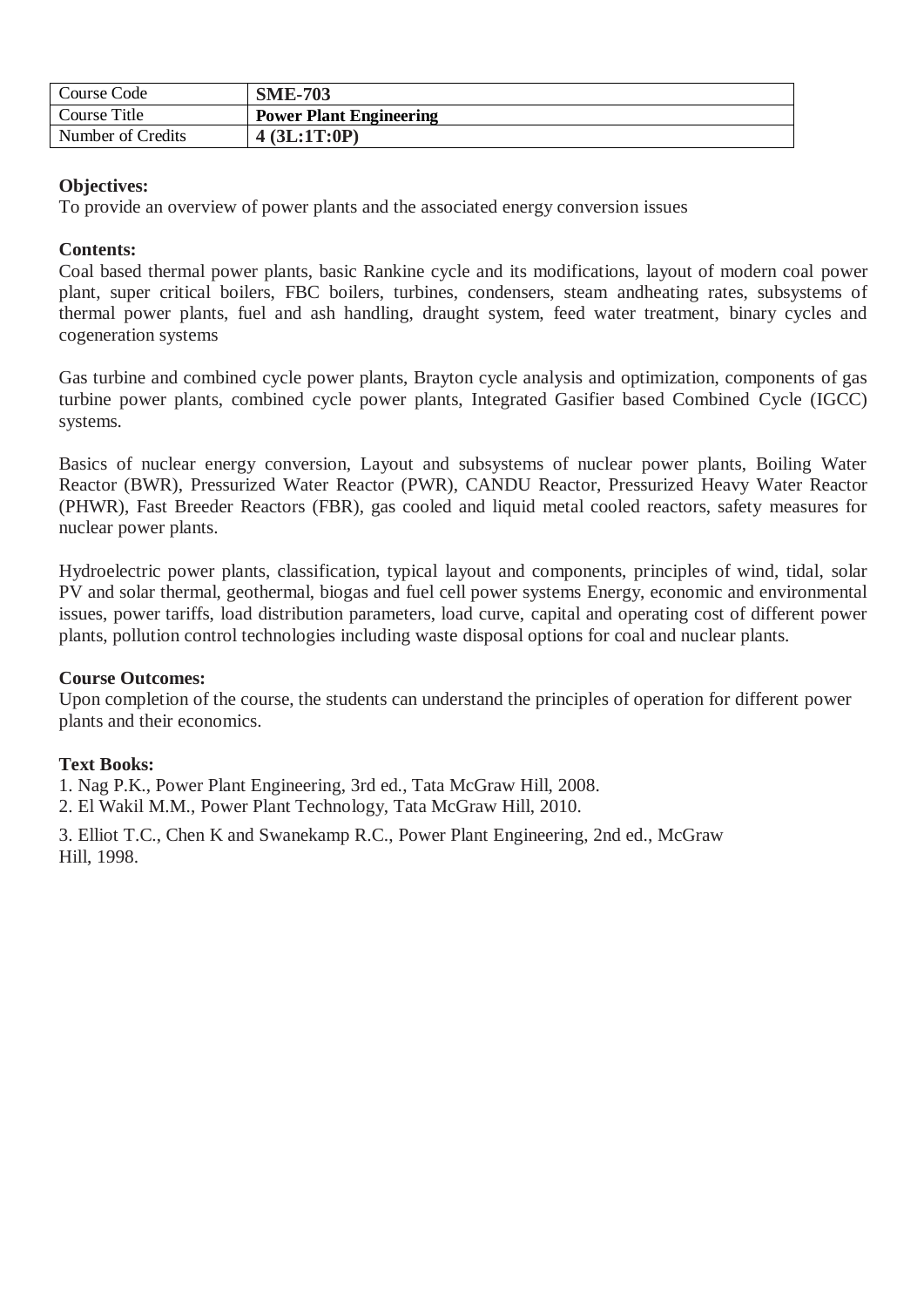| Course Code       | <b>SOE-071</b>                        |
|-------------------|---------------------------------------|
| Course Title      | Introduction to Industrial Management |
| Number of Credits | 3(3L:0T:0P)                           |

**Introduction :** Concept, Development, application and scope of Industrial Management. **Productivity :**  Definition, measurement, productivity index, types of production system, Industrial Ownership.

**Management Function :** Principles of Management- Management Tools – time and motion study, work simplification- process charts and flow diagrams, Production Planning, Specification of Production requirements.

**Inventory control :** Inventory, cost, Deterministic models, Introduction to supply chain management.

**Quality control :** Meaning, process control, SQC control charts, single, double and sequential sampling, Introduction to TQM.

**Environmental Issues :** Environmental Pollution – various management techniques to control Environmental pollution – Various control acts for Air, Water, Solid waste and Noise pollution. **Reference** 

#### **Books**

- 1. Khanna O.P. : Industrial Engineering
- 2. T.R. Banga : Industrial Engineering and Management
- 3. Sharma B.R. : Environmental and Pollution Awareness.